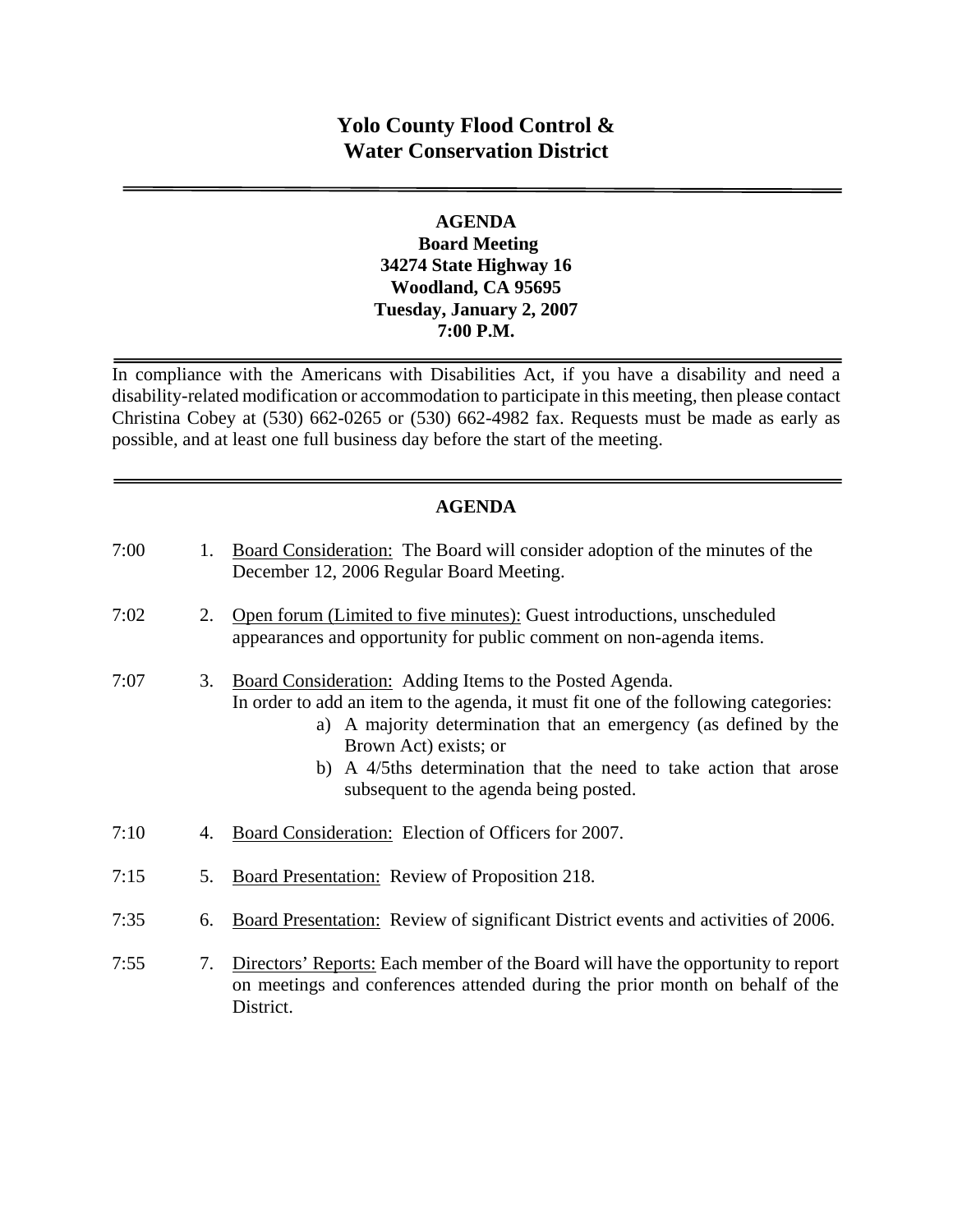| 8:00 | 8. | Attorney's Report: The District's attorney will report on current legal and<br>legislative activities.                                                                                                                                                                                                                                                           |
|------|----|------------------------------------------------------------------------------------------------------------------------------------------------------------------------------------------------------------------------------------------------------------------------------------------------------------------------------------------------------------------|
| 8:05 | 9. | General Manager's Report: The Board will receive a report from the General<br>Manager or designated representatives regarding current general activities and<br>projects of the District.<br>a) General Activities<br>b) Indian Valley Dam Penstock Lining Update<br>c) Capay Dam Inspection Update<br><b>Operations, Maintenance and Water Conditions</b><br>d) |
| 8:20 |    | 10. General Discussion: Opportunity for Board members to ask questions for<br>clarification, provide information to staff, request staff to report back on a<br>matter, or direct staff to place a matter on a subsequent agenda.                                                                                                                                |
| 8:25 |    | 11. Board Consideration: The Board will consider the approval and the payments of<br>bills.                                                                                                                                                                                                                                                                      |
| 8:27 |    | 12. Closed Session:<br>a) Conference with Legal Counsel Under: Brown Act Section<br>54956.9(a) Carman vs. YCFC&WCD and Watson vs. YCFC&WCD                                                                                                                                                                                                                       |
| 8:59 |    | 13. Closed Session Report                                                                                                                                                                                                                                                                                                                                        |
| 9:00 |    | 14. Adjourn                                                                                                                                                                                                                                                                                                                                                      |

The public may address the Board concerning an agenda item either before or during the Board's consideration of that agenda item. Public comment on items within the Board's jurisdiction is welcome, subject to reasonable time limits for each speaker. Upon request, agenda items may be moved up to accommodate those in attendance wishing to address that item. Times listed for consideration of agenda items are approximate only. The Board may consider any agenda item at any time during the Board meeting.

I declare that the foregoing agenda was posted at the office of the Yolo County Flood Control and Water Conservation District, 34274 State Highway 16, Woodland, CA on December 29, 2006.

By: \_\_\_\_\_\_\_\_\_\_\_\_\_\_\_\_\_\_\_\_\_\_\_\_\_\_\_\_\_\_\_\_\_\_\_\_\_

Christina Cobey, Administrative Assistant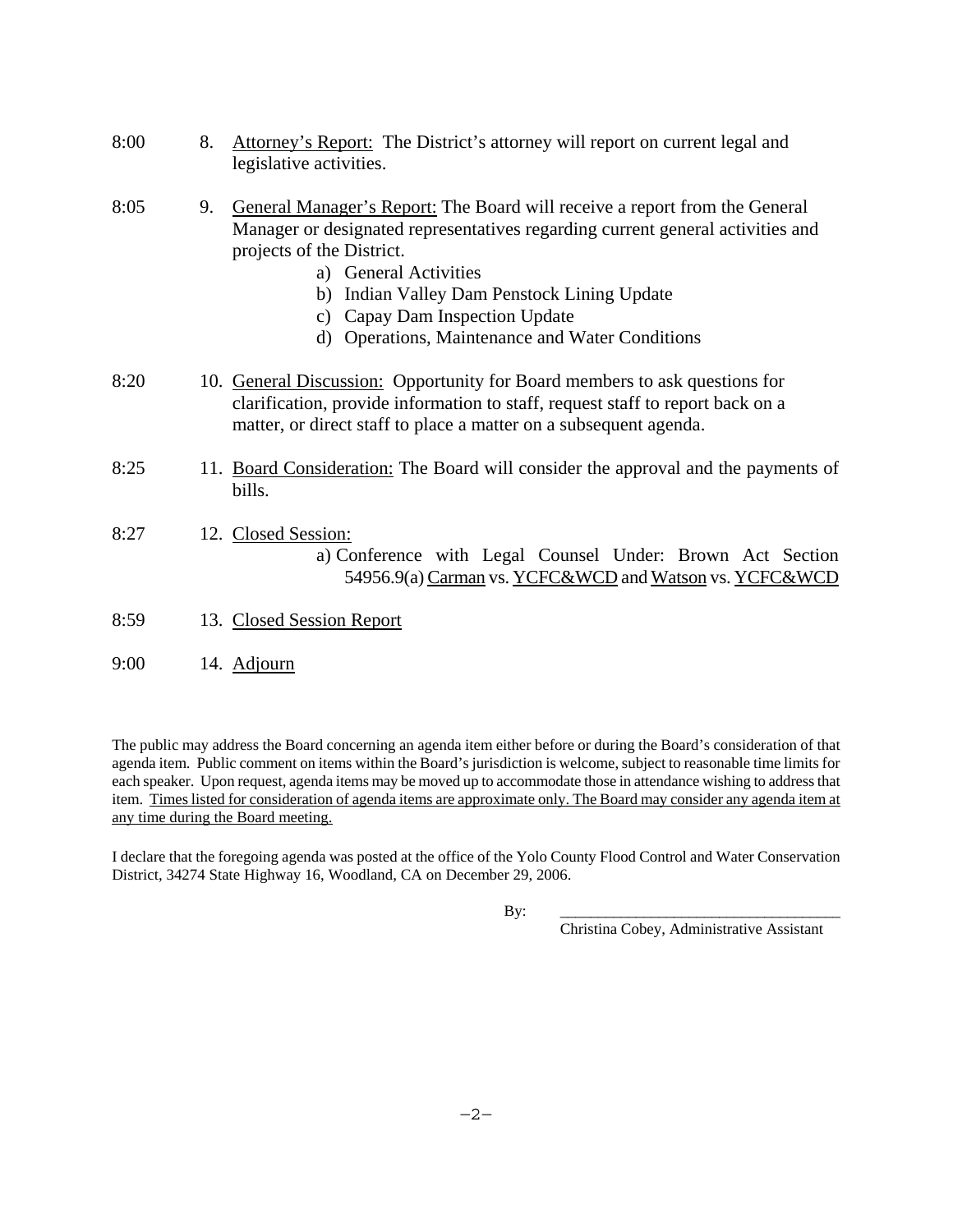### REGULAR BOARD MEETING MINUTES January 2, 2007

The regular January meeting of the Board of Directors of the Yolo County Flood Control and Water Conservation District was held at 7:00 p.m. on January 2, 2007 at its regular place of business, 34274 State Highway 16, Woodland, California. Chair Rominger convened the meeting with Directors Tadlock and Vink present. Directors Brice and Scheuring were absent. Also in attendance were:

District Staff and Consultants Tim O'Halloran, General Manager Christy Barton, Assistant General Manager Mike Horgan, Engineer Max Stevenson, Water Resources Associate Anthony Lopez, Facilities Supervisor Jen Reed, Project Manager Paul Bartkiewicz, Legal Counsel

**Members of the Public**  Don Rominger Dave Pratt Duane Chamberlain

#### **MINUTES**

**M/S/C** approved the minutes of the December 12, 2006 Regular Board meeting as mailed.

#### **OPEN FORUM**

Mr. Don Rominger inquired whether modifications would be made to the Fredericks Flume to divert more winter storm flows to the adjacent slough. Mr. O'Halloran advised that changes to the flume would require a structural analysis and that work was not currently planned due to other higher priorities.

### **ELECTION OF OFFICERS**

**M/S/C** the election of Director Scheuring as Chair, Director Vink as Vice Chair, Mr. O'Halloran as Secretary, and Mrs. Barton as Assistant Secretary.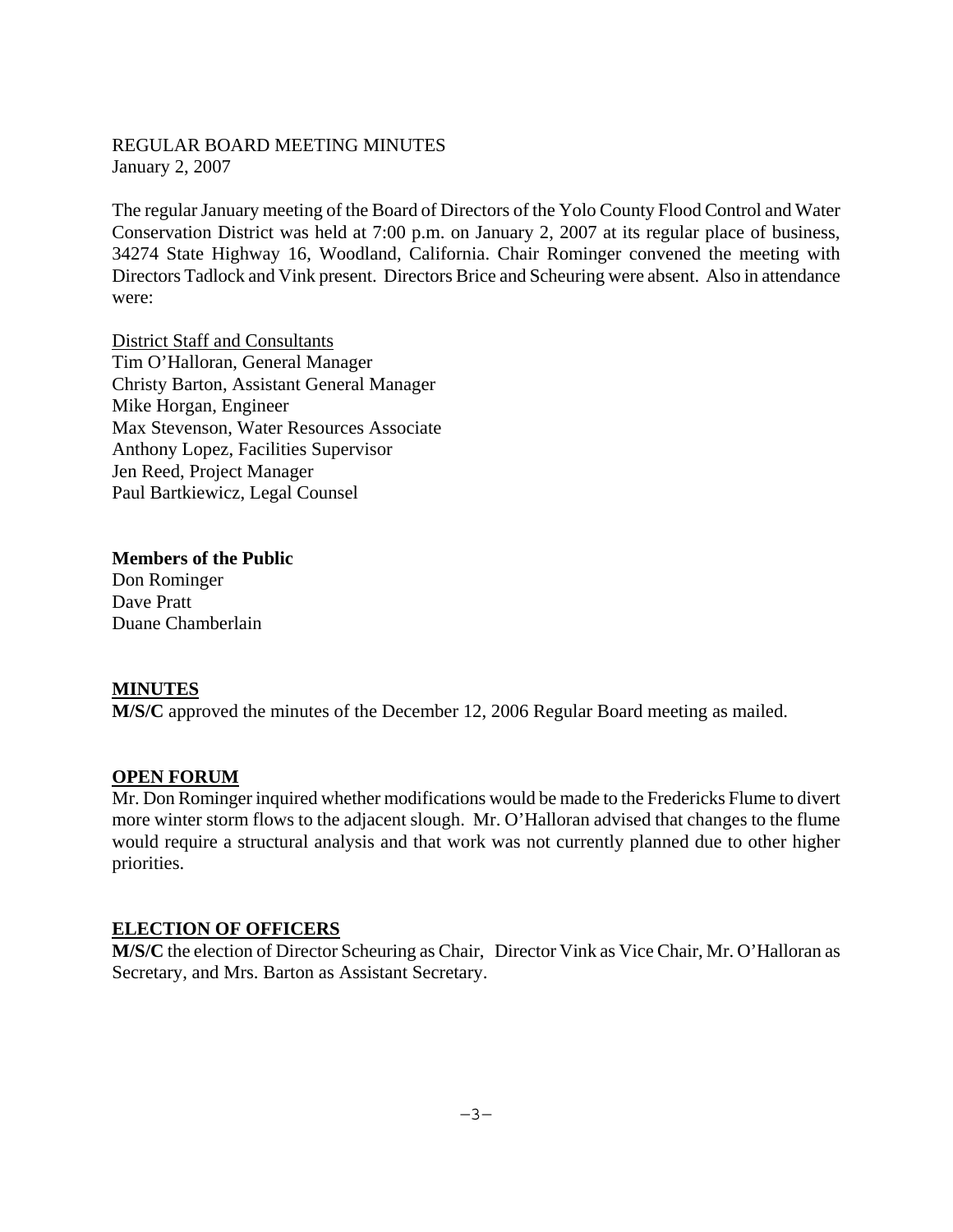### **REVIEW OF PROPOSITION 218**

Mr. Bartkiewicz provided a written summary of notice and hearing requirements for water rate increases under Proposition 218. He also explained in detail the items listed in the summary including the basis of Proposition 218, a recent significant California Supreme Court decision, substantive provisions and procedural requirements of the proposition and recommended Board actions addressing Propositions 218 water rate increase requirements.

Board, Staff and public discussion followed regarding the District's rate increase process, impacts of a drought situation on the process, penalties for non-compliance with the proposition and property owner rate increase protest provisions.

Mr. O'Halloran then described the difficulties associated with the District's annual water rate establishment and subsequent budget development processes. He outlined both long and short term options for the District to address these difficulties and the new Proposition 218 rate increase procedure requirements. He, also, described the importance of maintaining adequate budget reserve funds.

Additional Board and Staff discussion followed regarding inclusion of rate increase notice in the District's annual water use application form, identification of affected landowners, providing notice of rate increases to landowners and their tenants and other related matters.

**M/S/C** approval to delegate authority to the District Finance Committee to identify a proposed water rate increase.

### **REVIEW OF SIGNIFICANT DISTRICT EVENTS AND ACTIVITIES OF 2006**

Mr. O'Halloran stated that it was helpful to him to review the events and activities of the past year and that he was favorably impressed with the District's responses to the many challenges it faced in 2006. He then highlighted the following:

- January 1, 2006 flood event, damages and repairs.
- Indian Valley Dam spillway releases, spillway gate operation, storage that exceeded 300,000 acre feet, better weather forecasts and real-time data availability.
- Moore Siphon repair success due to construction teamwork and regulatory agency assistance.
- Winters Canal leak and repair by District Staff.
- Carry over of additional system repairs.
- Water service waiting list occurrence.
- Public outreach including tours of the dams, informative interactions with Lake and Yolo County grand juries, cleanup of Cache Creek, presentations to service clubs, and many other activities.
- Mapping and inventory work to create a date base for informed decision making.
- Infrastructure repair cost control process, development of structure repair criteria and turnout gate standardization.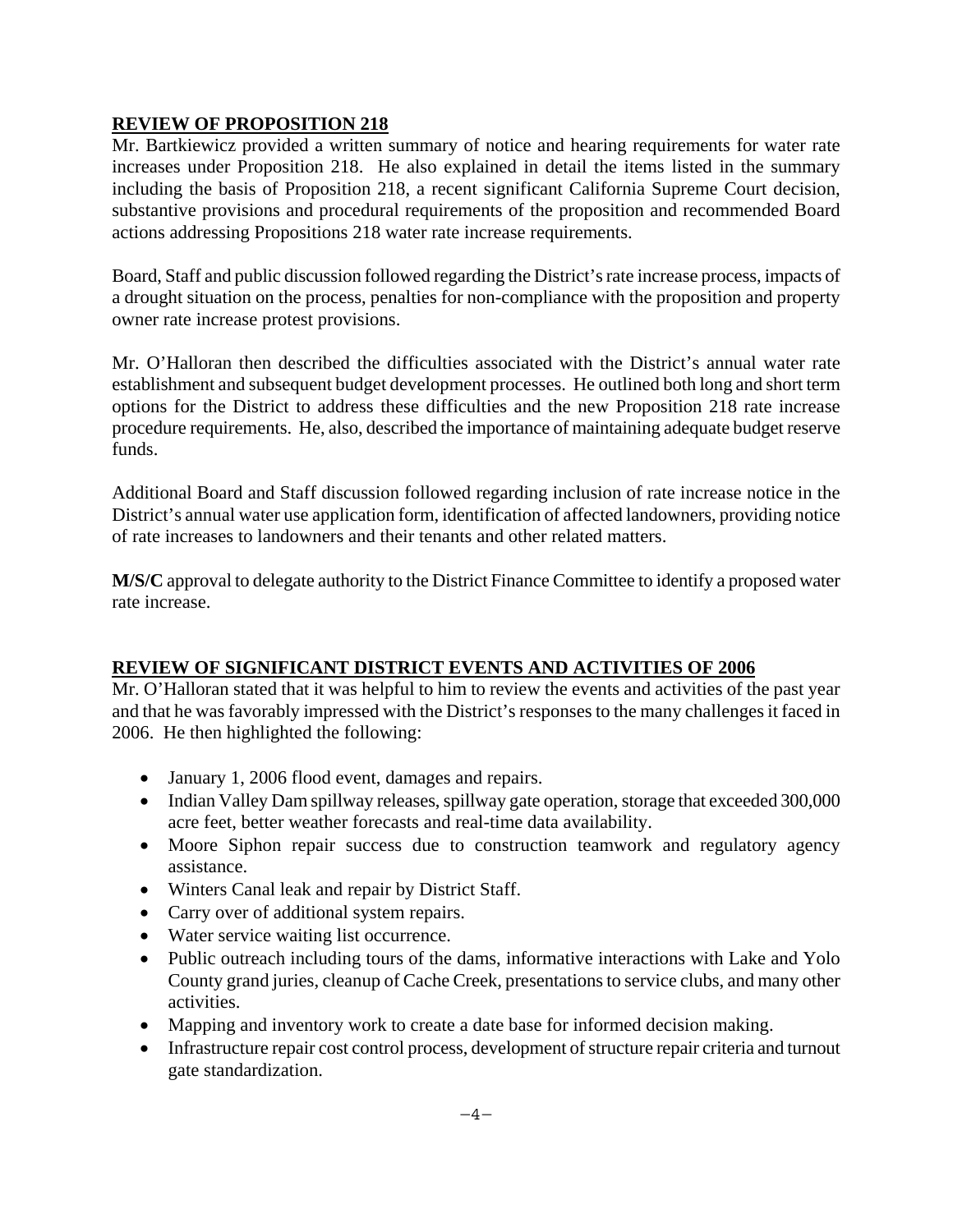- Capay Dam assessment and emergency flash board riser system repairs.
- I.V. Penstock Relining Project.
- Water resource monitoring.
- Integrated Regional Water Management Plan development.
- SCADA communication system development.
- Dam failure emergency action planning and regional exercise with responders and regulators, coordination with Yolo County OES and Public Works Department and outreach to Spring Valley residents.
- Administration staffing, budgeting, annual audit, and web site update.
- Personnel and benefits issues.
- 2007 issues including infrastructure improvements, a county-wide flood management entity concept, regional water treatment facilities, conjunctive use vision, system maintenance and habitat enhancement.

Director Rominger thanked Mr. O'Halloran for the good overview of 2006 events and activities.

# **DIRECTORS' REPORTS**

Director Tadlock reported that NCWA will be raising its dues by 2-1/2 cents per acre, a 2-1/2% increase. Discussion followed regarding services provided by NCWA and its leadership on various matters of concern and interest to the District.

# **ATTORNEY'S REPORT**

Attorney Bartkiewicz reported the Bay Delta water conveyance matter continues as a major focus of the legislature and the administration and that a new water bond is being considered.

# **GENERAL MANAGER'S REPORT**

# Indian Valley Dam Penstock Lining Update:

Mr. Lopez reported that the penstock lining work is behind schedule and completion is now expected on January 20, 2007. He presented pictures and details on the repair of the 775 foot long, 60 inch diameter pipeline. He also advised that since no water was being released over the dam spillway, the District was not incurring financial damages due to the delay in project completion.

### Capay Dam Inspection Update:

Mr. O'Halloran reported that the dam assessment work was on schedule.

# Operations, Maintenance and Water Conditions:

Mr. O'Halloran provided an overview of current and last year's maintenance and water supply conditions.

2006 New Year's Eve Storm Recovery Update and Continuation of Emergency Conditions: